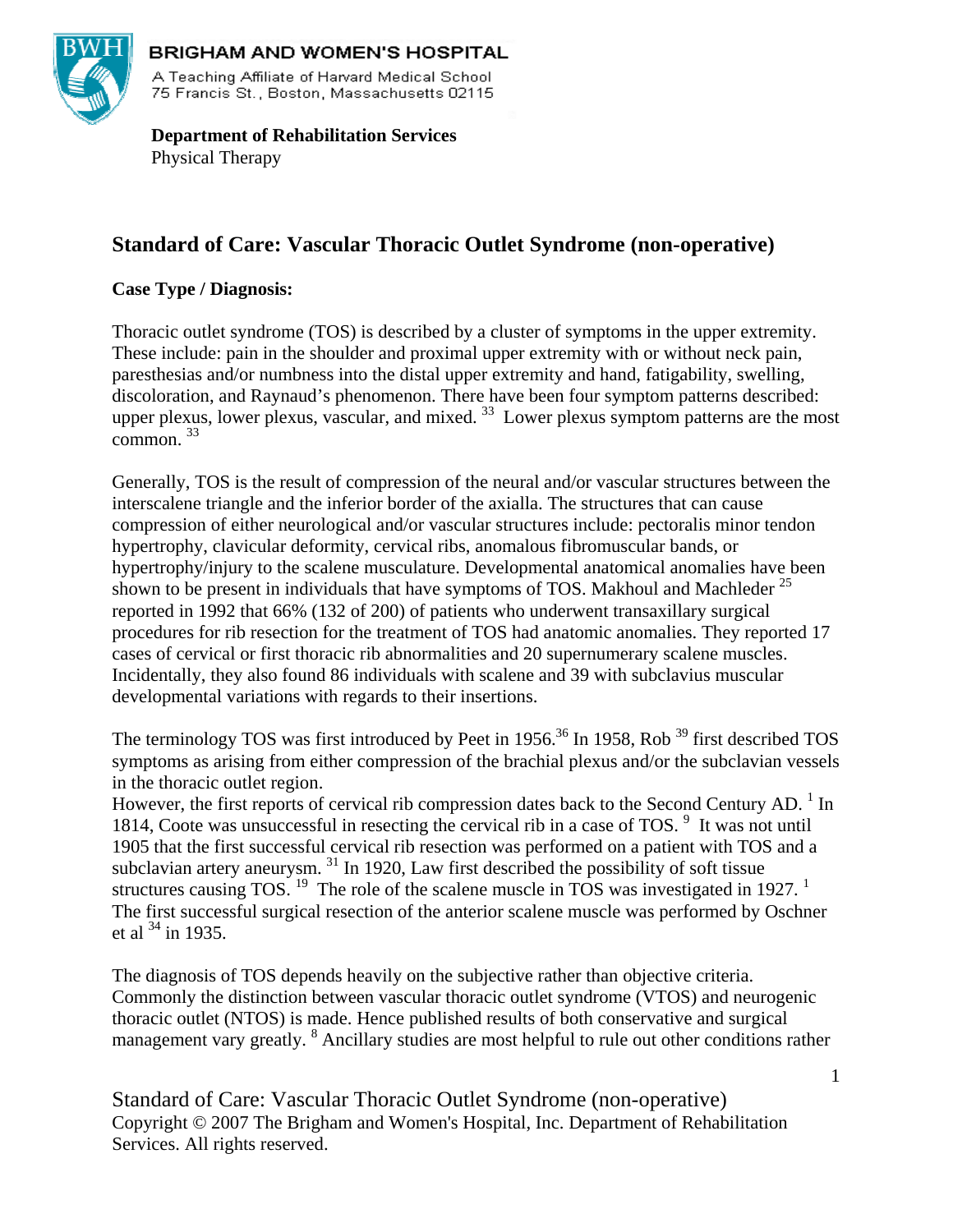than confirm the diagnosis of TOS. The diagnosis of VTOS is typically suspected by history and clinical presentation, and is confirmed by angiography or venography. **Vascular TOS:** 

There can be VTOS with venous thrombosis, and there can be venous thrombosis without VTOS. Venous thrombosis of the axillary and subclavian veins occurs in 2 per 100,000 individuals and accounts for less than 2% of all deep venous thrombi.  $^{12, 21, 41}$  Infrequent immobilization, the presence of fewer valves, and decreased hydrostatic forces are common reasons for such a low incidence rate of thrombosis in these veins.<sup>17, 37</sup>Axillary-subclavian venous thrombosis (ASVT) is typically referred to as either primary or secondary.  $35,37$  Primary thrombosis commonly occurs in the young, active, and healthy individual and can be the result of effort thrombosis  $15$  as the product of repetitive and/or strenuous activity.  $40$  Secondary thrombosis occurs in those with recognized thrombosis risk factors, usually in the older, more sedentary, and sicker individual.

Primary thrombosis is commonly found in individuals that have underlying anatomical abnormalities, which leads to venous compression at the site of the first rib and clavicle.<sup>29, 43</sup> Individuals with severe ASVT will present with VTOS symptoms of swelling of the upper extremity, with distended, prominent veins in the hand and forearm and possibly prominent veins along the chest. Other signs include bluish discoloration and a tender prominent cord in the arm, axilla, or neck. Occasional neurological signs (tingling or numbness) of the arm and hand may be due to the pressure of edema (accumulation of fluid) rather than nerve damage.

The presence of TOS symptoms may or may not be the result of vascular compromise. VTOS is less common than NTOS, but may result in significant long-term disability.  $^{16}$ Individuals affected by VTOS are generally young, active, and have very few co-morbidities. 42 VTOS can exhibit either signs of arterial impingement/compression or venous obstruction. The latter is more common. It has been reported that the most common causes of arterial compression are from either a long cervical rib or an anomalous first rib. 10 Claudication, vasomotor phenomena, digital gangrene, limb heaviness, and acute limb-threatening ischemia are common presenting symptoms of arterial compression.

**Potential Imaging Studies**: These studies are commonly used (either individually or in combination) by physicians for the work-up of VTOS.

# Radiographs:

- Cervical: May demonstrate a skeletal abnormality.
- Chest: May demonstrate a cervical or first rib (elevated or enlarged), clavicle deformity, and pulmonary disease.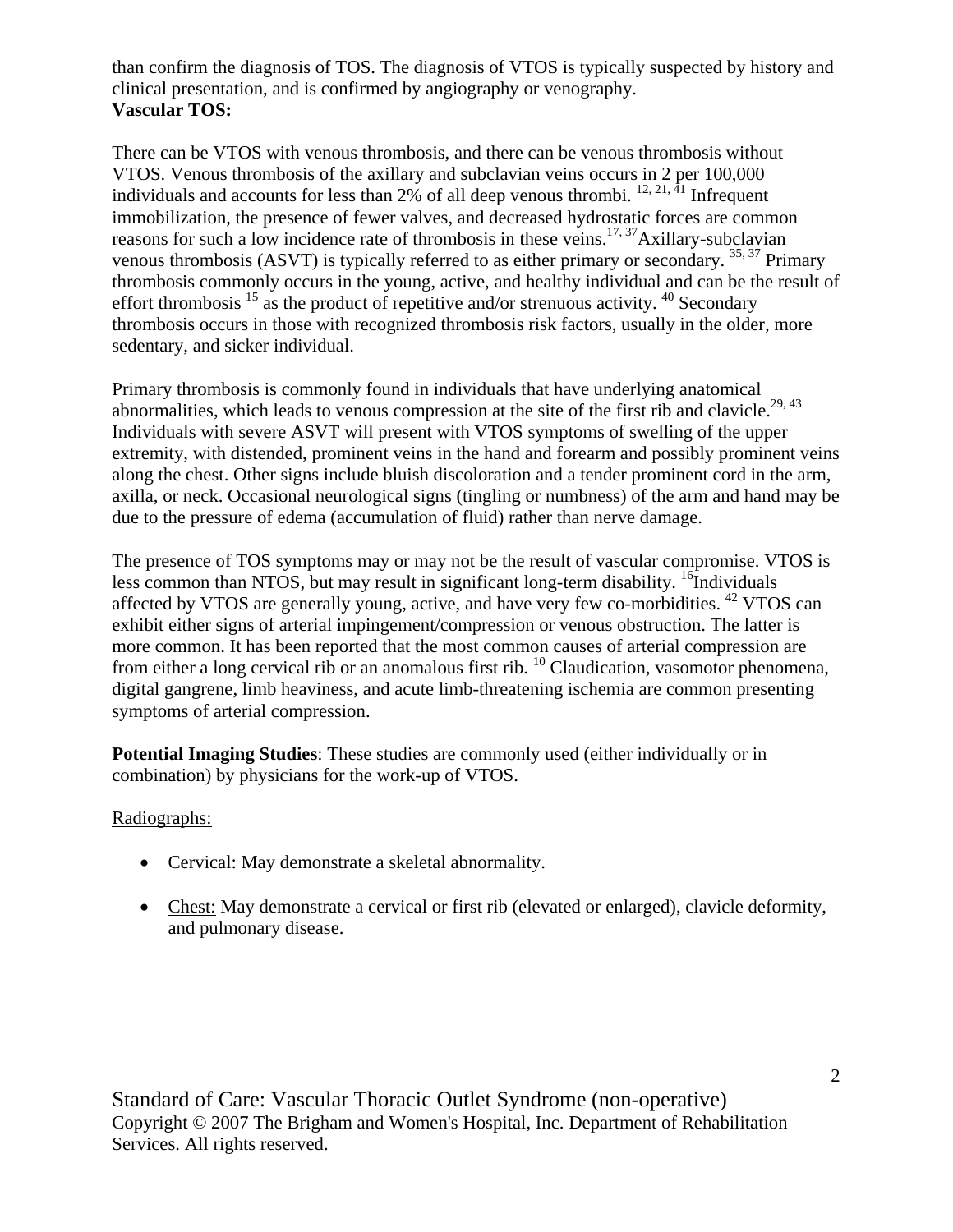Angiography/ Venography: Establishes the diagnosis of axillary-subclavian deep venous thrombosis. Angiography/venography is an x-ray method in which contrast material is injected into a blood vessel to visualize it. The physician may perform a complete examination by injecting contrast material into the affected arm and also rotating the arm to provoke compression of the vein. Indications for angiography/venography include evidence of peripheral emboli in the upper extremity and suspected subclavian stenosis or aneurysm. Conventional angiography is typically performed when surgical intervention is considered in order to confirm the extrinsic compression of the artery. MR angiography is a non-invasive approach and allows for a good evaluation of the subclavian artery in both adducted and abducted positions of the arm.

Color flow duplex scanning (ultrasound): Color-flow duplex ultrasonography (CDS) assesses the presence and severity of stenosis and yields a combination of anatomic and hemodynamic information. CDS allows veins to be surveyed longitudinally and facilitates the identification of veins. It also decreases the need to assess Doppler flow patterns and venous compressibility. <sup>28</sup>

Magnetic Resonance Imaging(MRI): MRI is commonly used for vascular imaging. Many different MRI techniques are used and each exploits different properties of blood flow to achieve contrast. Phase display imaging has proven useful in differentiating signal of slow flow from that of intravascular thrombus. Imaging of peripheral vessels can be achieved with gradient refocused sequences, which provide bright intravascular signal over a wide range of flow velocities. These sequences may be combined with subtraction strategies to eliminate the signal from stationary tissues in order to generate an angiographic image. The advent of three-dimensional MR angiographic imaging techniques provides an effective way to display peripheral vessels<sup>20</sup>

Methemoglobin is the product of a stage of a blood clot that reflects the oxygenation state of hemoglobin within the red cells. Methemoglobin acts as an endogenous contrast agent. Using a T1-weighted magnetic resonance sequence (Magnetic Resonance Direct Thrombus Imaging, MRDTI) methemoglobin is identified as a high signal. Subactute thrombosis can be identified by MRDTI.<sup>30</sup>

Demondion et. al <sup>13</sup> has demonstrated that MRI is helpful in identifying the location and cause of arterial or nervous compressions. In patients with TOS:

- Thicker subclavius muscle in both arm positions  $(P < .001)$ .
- Wider retropectoralis minor space after the postural maneuver ( $P < .001$ ).
- Venous compressions after the postural maneuver was observed in 63% of patients at the prescalene space.
- Venous compressions after the postural maneuver was observed in 61% of patients at the costoclavicular space.
- Venous compressions after the postural maneuver was observed in 30% of patients at the retropectoralis minor space.
- Arterial compressions were found in 72% of patients.
- Nervous compressions were seen in only 7% of patients.
- With the exception of venous thrombosis, vasculonervous compressions were demonstrated only with arm elevation.

# **Treatment:**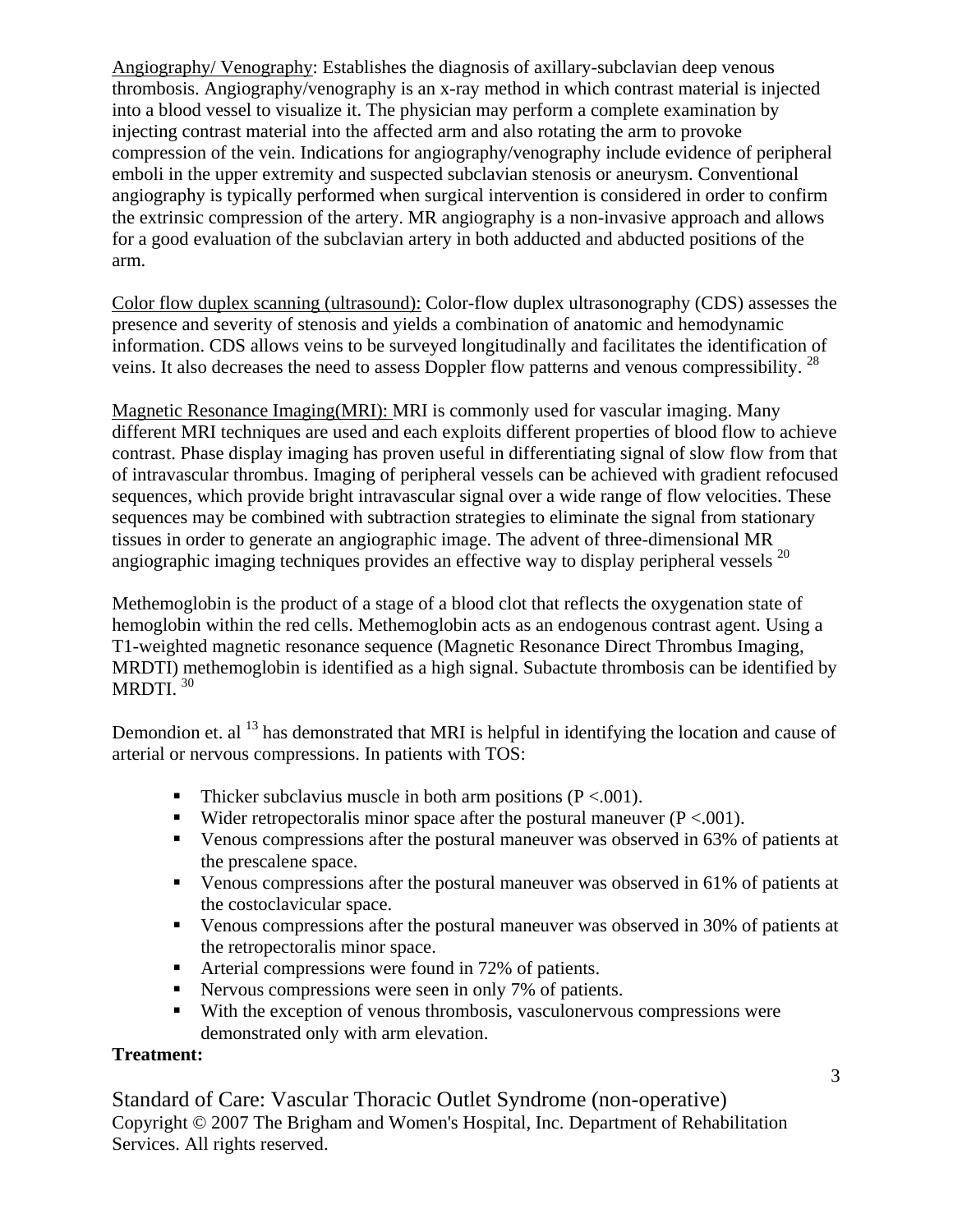Typically, the initial management for individuals with TOS is nonoperative with an emphasis on rehabilitative exercises. Surgical indications include: acute vascular insufficiency, progressive neurologic dysfunction, and/or unmanageable pain that failed conservative treatment. There are many surgical techniques; typically they involve the release and/or removal of the structures that cause compression (i.e. scalene/pectoralis minor muscle release, first rib resection, cervical rib excision, and resection of fibromuscular bands).

In terms of surgical management of TOS, careful selection of patients is required for satisfactory surgical results. A well-coordinated team of thoracic surgeons, neurologists, and physical therapists is key.<sup>3</sup> In addition, in more severe cases it has been shown that physical therapy cannot replace surgery.<sup>2</sup> Optimal treatment of TOS, either neurogenic or vascular, is highly controversial, especially regarding the role of surgery.

Surgical decompression for patients with TOS has been shown to be both an efficient and dependable treatment intervention; however, results worsen over time. <sup>4</sup> It has been reported that there is no significant difference in terms of relief of symptoms in postoperative outcomes between individuals who have had excision of either a cervical rib or of a first rib. <sup>11</sup> Landry et al. 18 reported on their series of 79 patients at mean follow-up of 4.2 years. Of the 79 patients, 15 had a first rib resection and 64 were managed conservatively. They found that most patients, who were conservatively managed, in their nonrandomized series, returned to work and had significant improvement in symptoms. In contrast, those individuals who underwent a first rib resection did not have an improved functional outcome.

This Standard of Care outlines the conservative physical therapy evaluation and management of a patient with VTOS.

Possible ICD.9 codes:

353.3 Thoracic Root Lesion 286.5 Hemorrhagic disorder secondary to circulation 453.8 Embolism and Thrombosis, Unspecified 671.4 Deep Phlebothrombosis

# **Indications for Treatment:**

- 1. Upper Extremity edema
- 2. Impaired Range of Motion: Shoulder / Upper Extremity
- 3. Impaired Function: Shoulder / Upper Extremity
- 4. Poor Posture
- 5. Weak posterior (scapular, shoulder, trunk extensors) musculature
- 6. Tight anterior shoulder and chest musculature
- 7. Pain

#### **Precautions for Treatment:**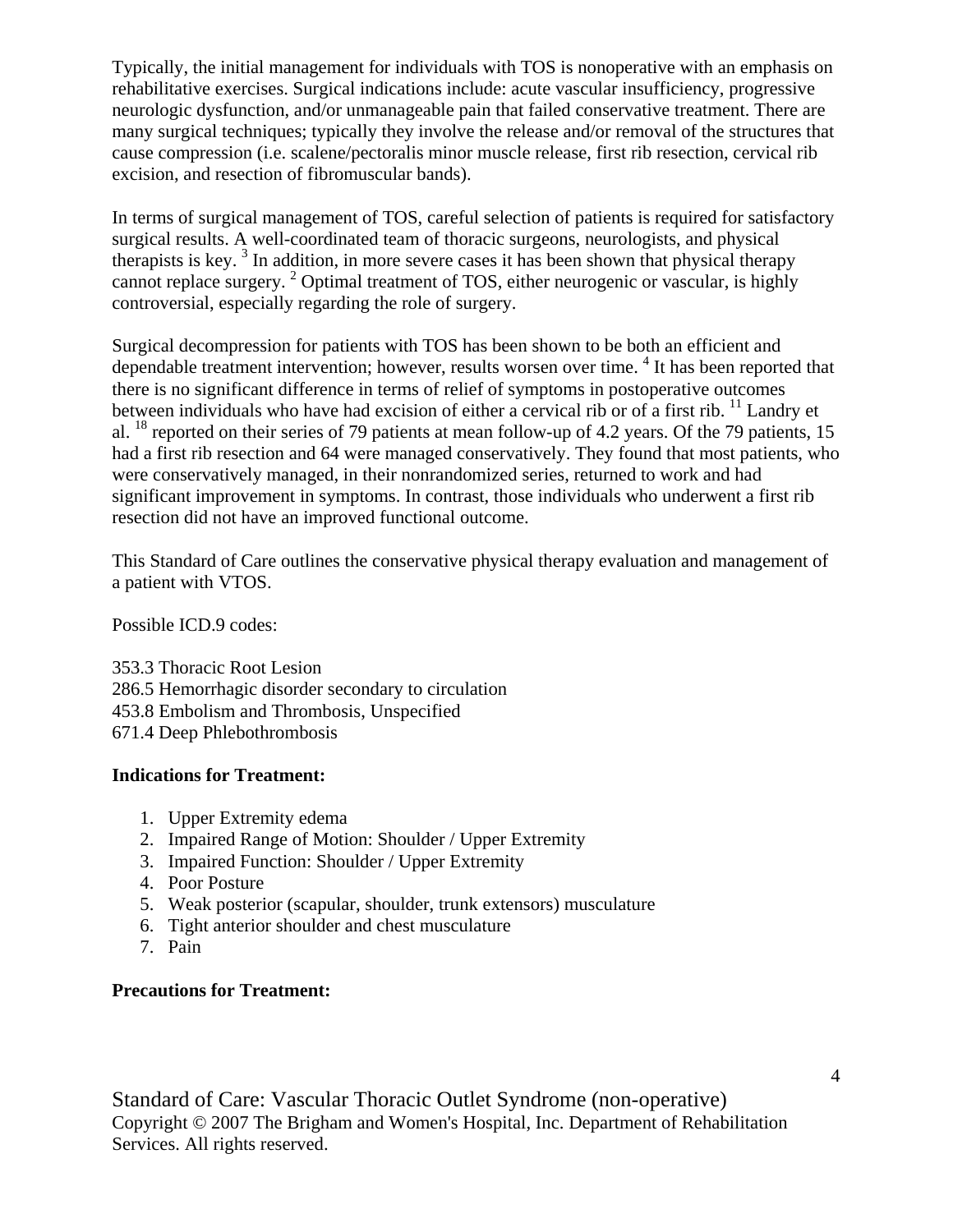- No contraindications for physical therapy interventions, if the patient has been seen by BWH/F Cardiology/Vascular Surgery/Internal Medicine and have already been diagnosed with Vascular TOS and have begun on medical management. Attention should be directed to any possible worsening of vascular symptoms of the upper extremity as a result of increased upper extremity use (i.e. diminished pulse, discoloration, pain, etc). In addition, awareness of major warning signs of a recurrent DVT or PE should be continuously screened for: increased swelling of the upper extremity, increased redness of the upper extremity, return of other original symptoms (pain, heaviness of upper extremity), and shortness of breath.
- If suspected diagnosis of Vascular TOS upon physical therapy examination of the upper quarter, then immediately collaborate with the referring physician, nurse practitioner, physician's assistant, etc. for proper diagnosis and timely intervention. After collaboration with referring source(s), appropriate referral(s) will be made.

#### **Examination:**

**Medical History**: Review the Rehabilitation Department's medical history questionnaire (on an ambulatory eval), patient's medical record (during the inpatient stay) and medical history reported in the Hospital's Computerized Medical Record. Review any diagnostic imaging, tests, work up and operative report listed under LMR. Thoroughly review the attending physician's note(s) to determine underlying involved structure (which vascular tissue(s) are compromised).

**History of Present Illness:** Interview the patient to review history and any relevant information. If the patient is unable to give a full history, then interview the patient's legal guardian or custodian. Determine if any past injuries have taken place. Typically patients with VTOS have no previous injury, and symptoms are insidious in nature.

**Social History**: Review the patient's home, work, recreational, and social situation. Areas to focus on are upper extremity weight-bearing activities, excessive reaching, lifting, or carrying loads with upper extremities.

**Medications:** The physician may have prescribed anti-coagulation medication. This might be enoxaparin, dalteparin, fondaparinux, or warfarin, with or without concomitant aspirin or other nonsteroidal anti-inflammatory medication. If warfarin is prescribed, determine from the medical record or from the patient's health care provider what the target INR has been and the duration of warfarin administration. Patient's INR levels should be monitored via the lab results section in LMR to ensure adequate anticoagulation.

**Examination** (Physical / Cognitive / applicable tests and measures / other) This section is intended to capture the most commonly used assessment tools for this case type/diagnosis. It is not intended to be either inclusive or exclusive of assessment tools.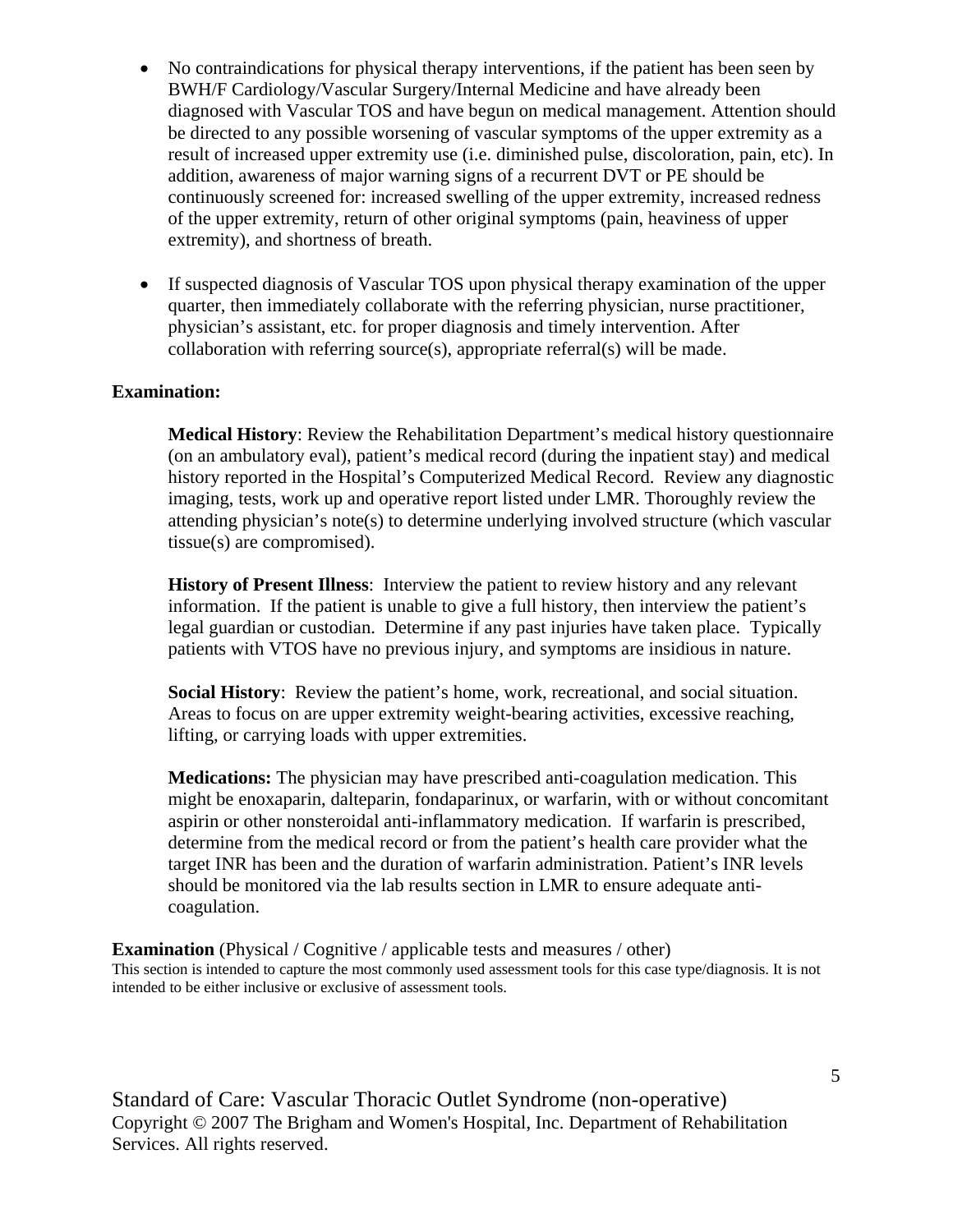**Pain:** As measured on the Visual Analog Scale/Verbal Rating Scale/Numerical Rating Scale, activities that increase symptoms, decrease symptoms, location of symptoms and irritability level.

**Visual Inspection:** Attention to the healing of the incision (if they have any interventional treatment for the management of the venous thrombosis), ensuring there are no signs of infection. In addition, visual inspection of the involved upper extremity in regards to edema, discoloration, and overall appearance.

**Palpation:** Comparison of involved and uninvolved extremity.

- Palpate entire shoulder girdle and upper extremity. Focus on presence and extent of musculature atrophy and swelling.
- Pulses: Carotid, Brachial, and Radial.
- There may be pain with palpation of the scalene musculature, the sublavius muscle as it attached to the  $1<sup>st</sup>$  rib, and also along the brachial plexus.
- There maybe a positive Tinel sign over the superclavicular area at the insertion of the anterior scalene muscle.

**Edema:** Girth measurements to be taken on both involved and uninvolved upper extremity (in centimeters):

- Widest part of upper arm. (Document level as # of cm. distal to the tip of the acromion)
- Elbow (around the olecrenon process).
- Wrist
- Severe edema can be assessed using upper extremity volumetric measurements.

#### **ROM:**

- Initial ROM assessment of the cervical spine, involved shoulder, and entire upper extremity as compared to the uninvolved side.
- Muscle length testing: Pectoralis Major & Minor, Scalenes, Sternocleidomastoid.

**Muscular Performance:** Manual Muscle Testing (MMT) is used to get a baseline of a patient's strength. Particular attention should be placed on upper back strength and proximal shoulder strength. Likely poor strength in these areas will be present leading to poor posture and overall poor shoulder mechanics. Handgrip with dynamometer testing is recommended at baseline. Muscle weakness is typically not noted. However, if present, it is typically mild and most prominent in the thenar, hypothenar, and interosseous muscles inervated by the ulnar nerve.

**Sensation:** Hypestehesia may occure in the C8-T1 dermatomes. If sensation is found to be abnormal via objective dermatomal screen, further assessment would be indicated. Perform Tinel testing of ulna and median nerves; carpal tunnel compression. In addition, additional neural tension testing can be utilized. Documentation should be specific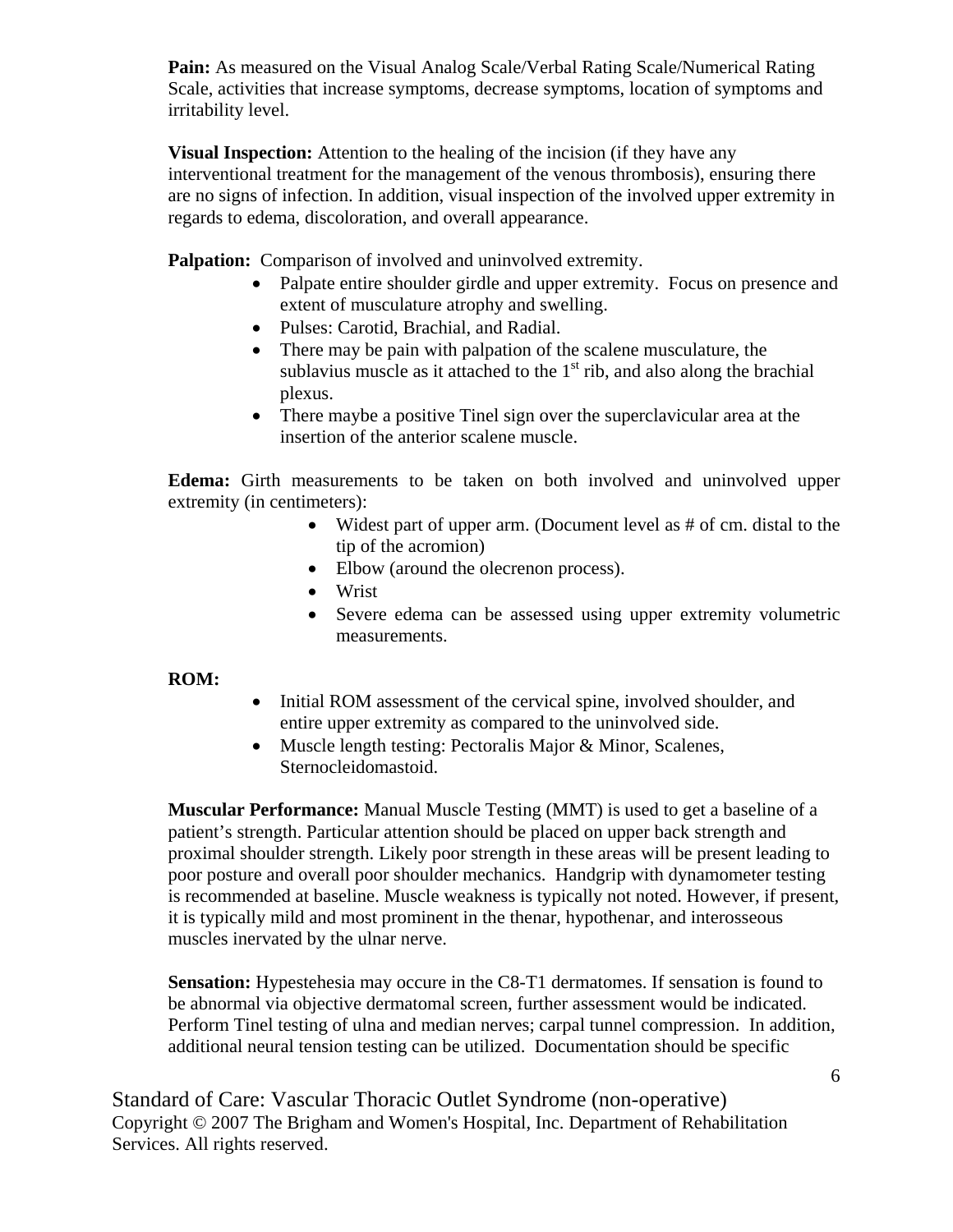regarding the point/ position of positive symptoms. Subsequent re-testing can be used to compare progress or decline of symptoms of irritability. A Semmes-Weinstein Monofilament Screen may be used in order to identify patients with peripheral nerve branch involvement as well as to track their progress. In general, monofilament testing has been shown to be a sensitive monitor of peripheral nerve function. <sup>16, 24</sup> The Semmes-Weinstein monofilaments have been shown to vary relatively little in terms of their application force. These forces are consistently reproducible over time in clinical testing.

**Posture/alignment:** Primary focus on sitting and standing upper quadrant and upper back posture. These patients tend to be at the extremes of rounded shoulders and forward head positions.

**Breathing:** With relaxed breathing the scalene musculature is active on inspiration through full inspiratory excursion. However, patients with TOS often are unable to keep the scalene musculature quiet during inspiration. Patient typically have difficulty with diaphragmatic breathing.

**Neurodynamic Testing:** The nervous system should be examined both functionally and specifically. Functional examination consists of having the patient elevate their arms with the elbow extended and with the elbow flexed. The point of tension is noted during the elbow range of motion. This is position is compared to specific examination of upper limb tension testing. There are 4 main tests that assess the extensibility of neural structures, with each one biasing a different aspect of the nervous system. Full description of each test can be found in Chapter 3: The Cervical Spine of Orthopedic Physical Therapy Assessment by Magee.<sup>25</sup>

Gait & Balance: Gross assessment to determine patient's safety and to ensure independence with transfers, gait, and stairs. Further in depth assessment to be conducted if impairments noted in screening.

**Special Tests:** Potential thoracic outlet special tests:

- Allen
- Wright
- Adson
- Halstead
- Roos
- Costoclavicular
- Hyperabduction

(Full description of each test can be found in Chapter 5: The Shoulder of Orthopedic Physical Therapy Assessment by Magee.  $^{24}$ )

A cluster of special tests is recommended when evaluating a patient with suspected TOS. Gillard et al. 14 prospectively assessed 48 patients with a clinical presentation of TOS. They used a number of standardized provocative tests (three of which were the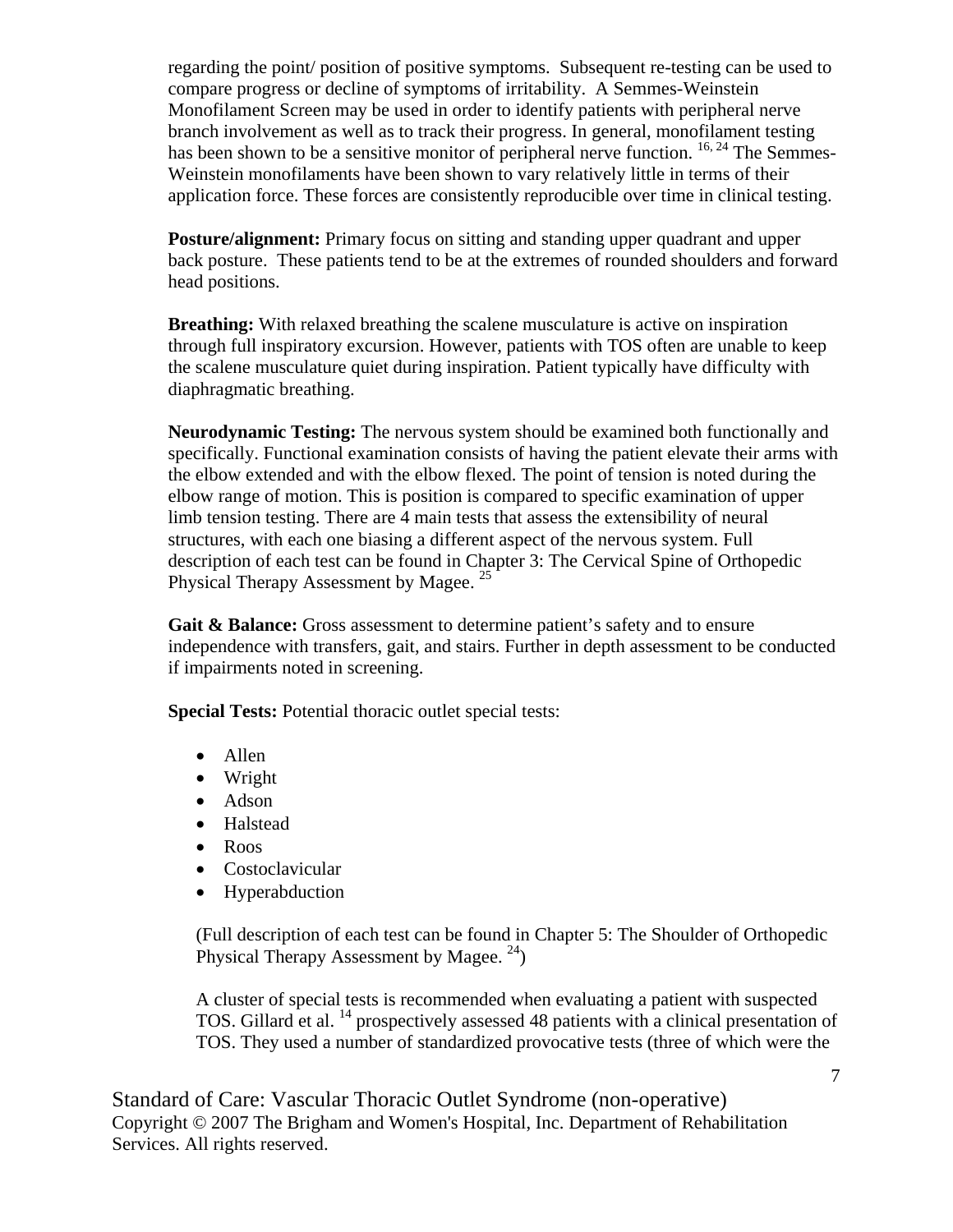Adson, Hyperabduction Test, Wright), an electromyogram, a Doppler ultrasonogram, and a helical CT arterial and/or venous angiogram to evaluate for the presence of TOS. They found that the cluster of these provocative tests had mean sensitivity and specificity values of 72% and 53%, respectively, with improved values for the Adson test (positive predictive value [PPV], 85%) and the hyperabduction test (PPV, 92%). The more positive the provocative tests, the higher the specificity. Doppler ultrasonography visualized vascular abnormalities and supported the diagnosis in patients with at least five positive provocative tests. Electrophysiological studies were found to be helpful for differential diagnosis and for detecting concomitant abnormalities.

#### **Differential Diagnosis:**

- o NTOS as a stand-alone issue or in conjunction with vascular compromise.
- o Shoulder Pathology
- o Pathologic Lesion (tumor/cyst/infection)
- o Cervical Radiculopathy
- o Brachial Plexus Neuritis / Injury
- o Postural Palsy
- o Raynaud Disease
- o Ulnar Nerve Compression (at the elbow)

#### **Referral Source Considerations:**

- o Patients referred from the BWH/F Cardiology/Vascular Surgery/Internal Medicine Service with a Diagnosis of Vascular TOS, have already been thoroughly worked up for Vascular TOS and begun medical management.
- o Patient may have co-morbid issues that need to be considered.

#### **Functional Assessment:**

Use of a shoulder specific functional capacity questionnaire is recommended to establish early initial status and track progress.

Possible tools:

- Simple Shoulder Test (SST)
- American Shoulder and Elbow Surgeon's Shoulder Evaluation Short Form (ASES-SF)
- Shoulder Pain and Disability Index (SPADI)

The SST  $^{22}$  and the ASES-SF<sup>6</sup>, and the SPADI<sup>38</sup> are all standardized self- assessments of shoulder function and have been found to have fairly high responsiveness as well as high test-retest reliability as compared to other shoulder outcome tools.<sup>5</sup> The SST has a standardized response mean of 0.87, confidence interval 0.52, 1.22; while the ASES-SF had a standardized response mean of 0.93, confidence interval 0.57, 1.29. The intraclass correlation coefficients for the SST and ASES-SF are 0.99 and 0.96,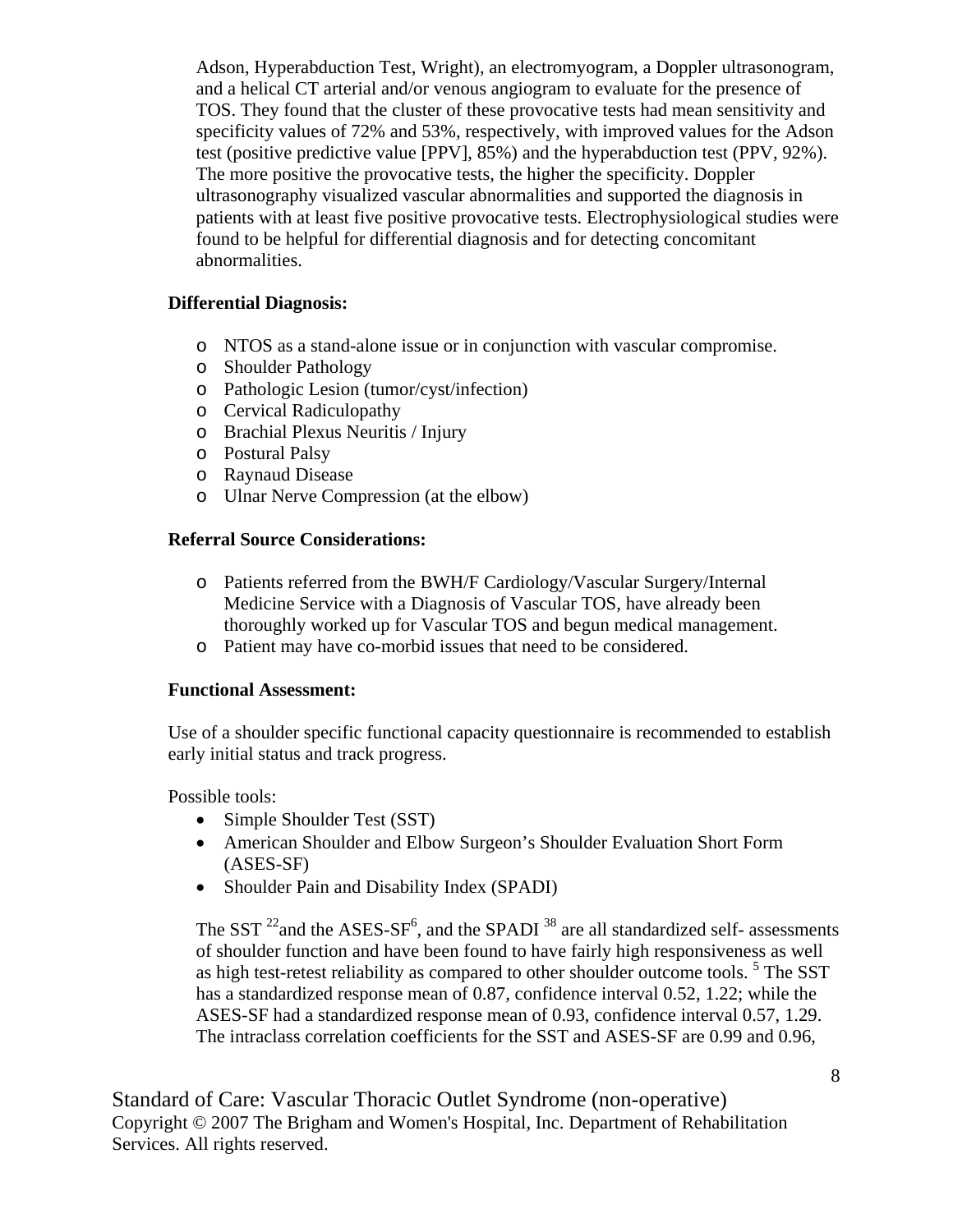respectively. They both are very simple and quick for the subject and investigator to fill out. The SST has been shown to be sensitive for various shoulder conditions as well as sensitive to detect changes in shoulder function over time.  $^{26, 27}$  The SPADI is another subjective questionnaire that has a pain and disability/function components. This scale uses a visual analog scale to measure pain while subjective questions are used to assess function of the shoulder. The pain and function components are weighted accordingly since there are 5 pain scales and 8 functional questions, and then the total score is computed by averaging the pain and functional score. With the SPADI, unlike the other outcome measures a higher value indicates greater pain and disability.

#### **Evaluation / Assessment:**

Establish underlying reason for need of Skilled Services.

**Potential Problem List** (Impairment(s) and/ or dysfunction(s))

- 1. Pain
- 2. Edema Involved Upper Extremity
- 3. Decreased ROM Shoulder / Upper Extremity
- 4. Decreased Strength Upper Back Musculature / Upper Extremity Musculature
- 5. Decreased Function as compared to baseline
- 6. Decreased Knowledge of Activity Modification
- 7. Decreased Knowledge of Rehabilitation Progression

#### **Prognosis/Expected Outcomes: Literature Review**:

Little is known about the overall long-term outcome of patients with Vascular TOS and conservative management. Please refer to previous literature review. Upon discharge from skilled physical therapy intervention, these patients continue on anti-coagulation management, under the direction of their health care provider. They are advised to continue with their home exercise program indefinitely.

The alternative to conservative (medical and physical therapy) management for patients with Vascular TOS is surgical intervention that resects the pathological symptom provoking structure (first rib, scalenes, or other muscular structures).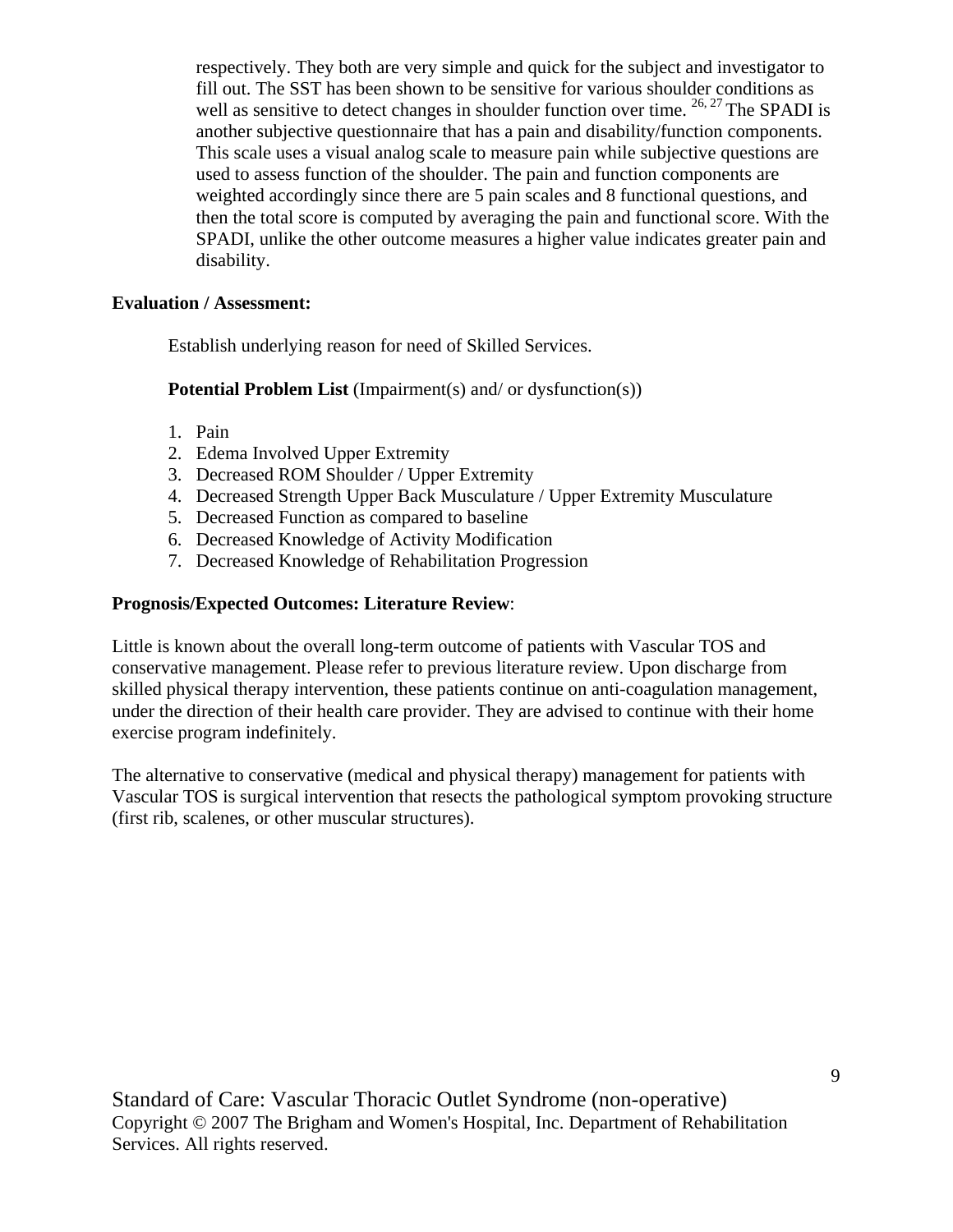#### **Goals of Intervention**

Goals of intervention are individualized for each patient's current health status. Potential goal categories are:

- 1. Decrease Pain
- 2. Decrease Edema
- 3. Restore ROM
- 4. Restore Strength
- 5. Improve Posture
- 6. Improve Body Mechanics
- 7. Enhanced / Normalized Breathing
- 8. Increase Function
- 9. Independent with Home exercise program

# **Treatment Planning / Interventions**

If cleared by the BWH/F Cardiology/Vascular Surgery/Internal Medicine Service, and currently being medically managed for VTOS, there are no restrictions in terms of aerobic and anaerobic exercise.

| <b>Established Pathway</b>  | Yes, see attached. | X No |
|-----------------------------|--------------------|------|
| <b>Established Protocol</b> | Yes, see attached. | X No |

#### **Interventions most commonly used for this case type/diagnosis.**

This section is intended to capture the most commonly used interventions for this case type/diagnosis. It is not intended to be either inclusive or exclusive of appropriate interventions.

Typically these patients present with impairments that require:

- Patient / family education as below
- Potential use of modalities to assist with pain reduction
- A gradually progressed anterior (cervical spine and trunk) muscular stretching program
- Gradually progressed upper back strengthening program
- Joint mobilization as indicated (rib, glenohumeral, scapulothoracic, cervical spine joints)
- Restoration of shoulder / upper extremity ROM through Active / Passive ROM, Hold/Relax, Contract/Relax Techniques
- Establishment of appropriate diaphragmatic breathing
- Gradual functional activity progression including work and recreational activities.

# **Frequency & Duration**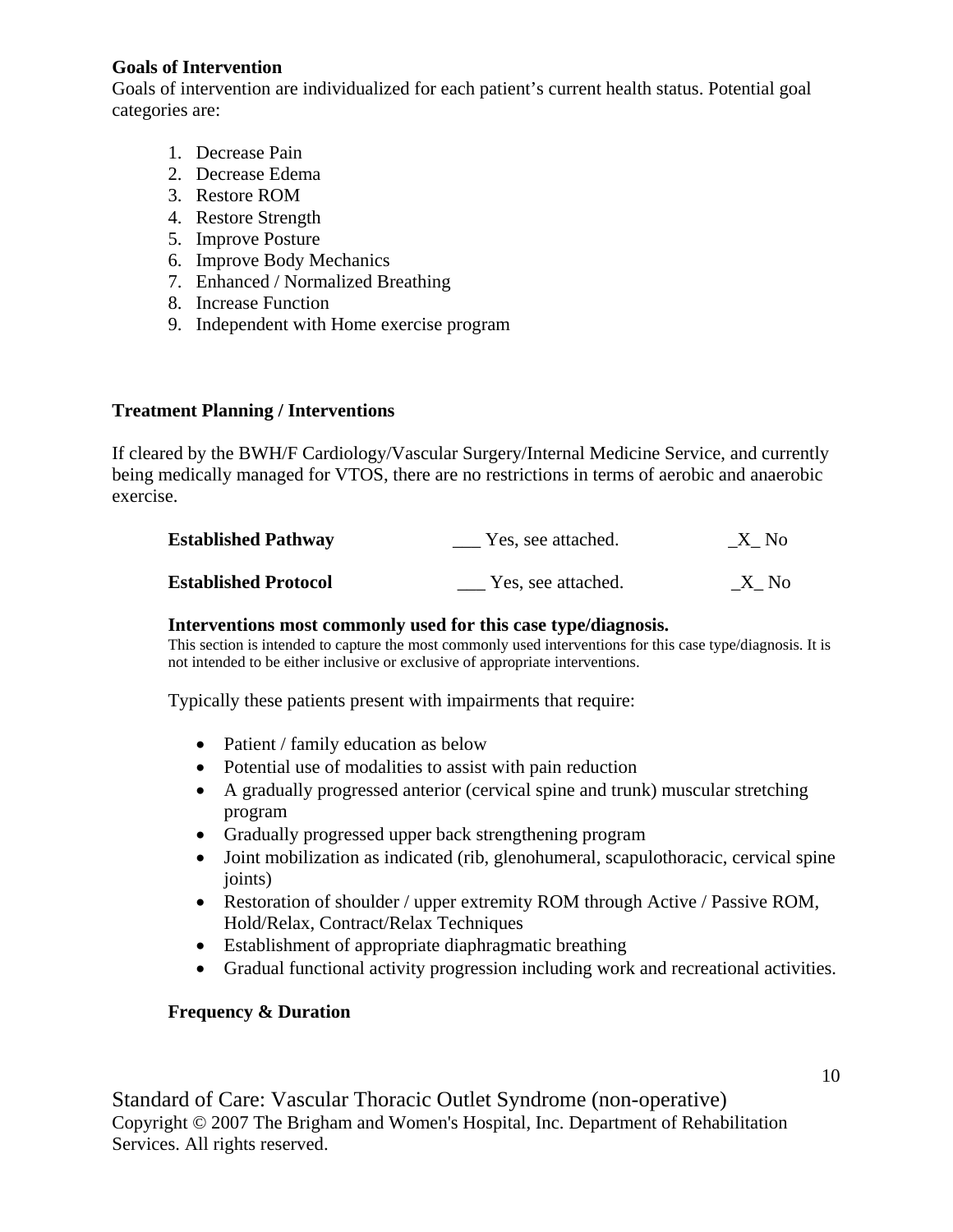Initial physical therapy assessment should be completed as soon as possible (hopefully within 24 hours) of physician referral.

Outpatient Care: 1-2x week/ for 2-3 months as indicated by patient's status and progression.

# **Patient / family education**

- 1. Instruction in HEP (home exercise program)
- 2. Instruction in correct posture
- 3. Instruction in appropriate breathing
- 4. Instruction in correct body mechanics
- 5. Instruction in pain control and ways to minimize inflammation
- 6. Instruction in activity level modification / joint protection
- 7. Distended or swollen veins may or may not resolve with treatment.

# **Recommendations and referrals to other providers.**

None, except back to Attending Physician if issues arise, such as:

- Marked Increased swelling of the upper extremity
- Marked Increased redness of the upper extremity
- Return of any of the other original symptoms (pain, heaviness of upper extremity)
- Shortness of Breath

#### **Re-evaluation / assessment**

Standard Time Frame- 30 days or less if appropriate

Other Possible Triggers- A significant change in signs and symptoms

# **Discharge Planning**

Commonly expected outcomes at discharge – Patient should be/have:

- Independent with Home Exercise Program
- Independent with self management of symptoms
- Independent with Posture correction
- Independent with correct Body Mechanics
- Full Shoulder / Upper Extremity ROM
- Upper back strength of all musculature of at least  $4/5$
- Shoulder / upper extremity musculature strength of at least 4/5
- Either completely resolved or minimized upper extremity edema
- Know the warning signs of a recurrent DVT or PE:
	- 1. Marked Increased swelling of the upper extremity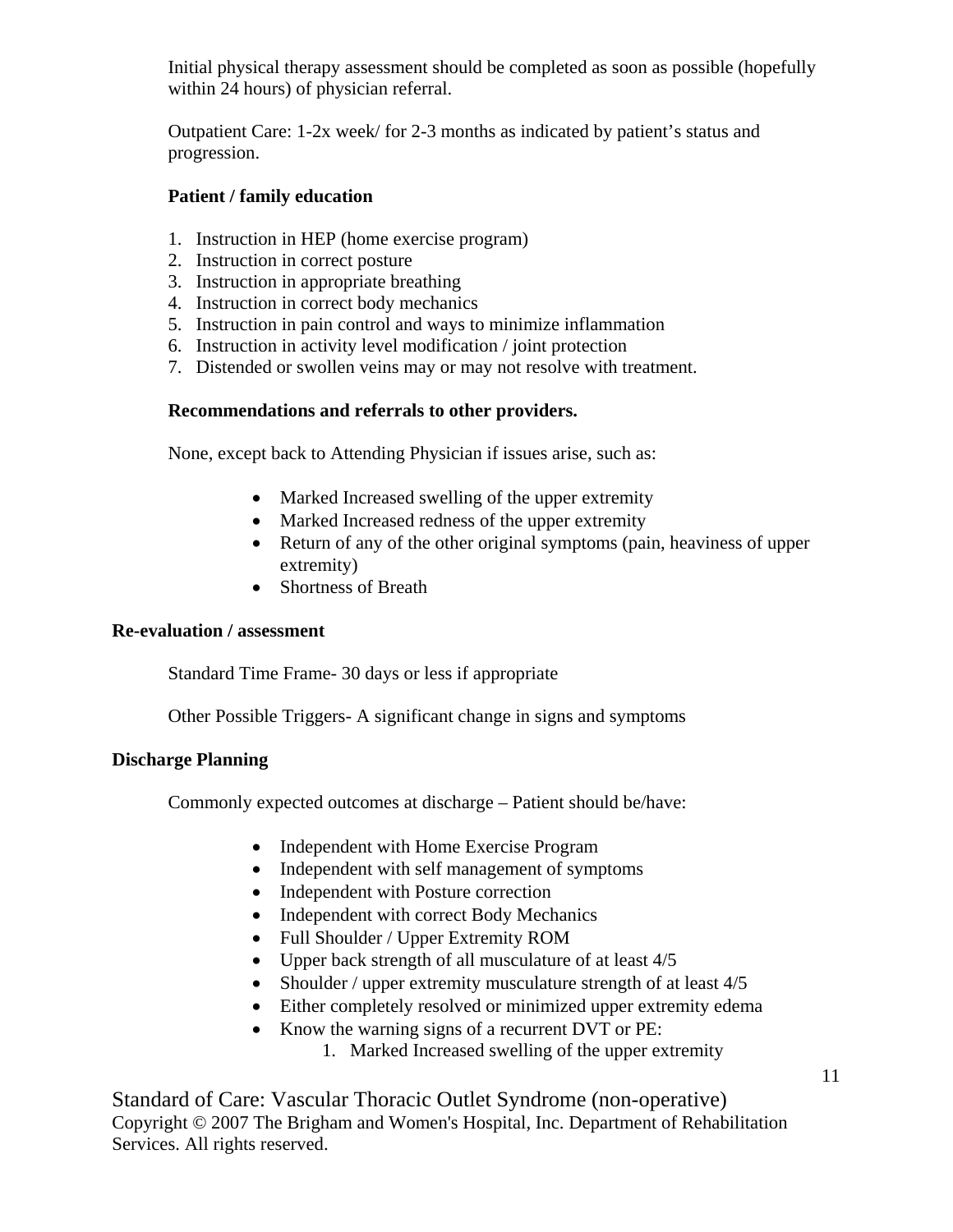- 2. Marked redness of the upper extremity
- 3. Return of any of the other original symptoms (pain, heaviness of upper extremity)
- 4. Shortness of Breath

Transfer of Care – Possibly a physical therapist closer to where the patient lives, if traveling to BWH is too inconvenient for consistent rehabilitation care. In this case the therapist in the community will be given a copy of this standard of care to assist them in guiding the patient's treatment.

Patient's discharge instructions – Continue with individualized home program indefinitely to ensure maintenance of ROM, strength, posture and function.

Author: **Reviewed By:** 

Reg Wilcox III, PT Kenneth Shannon, PT 6/04 05/04 Amy Bulter, PT 6/04 Heather Renick-Miller, PT 6/04 Sam Goldhaber, MD 6/04 Janice McInnes, PT 6/04

**Revised 9/07**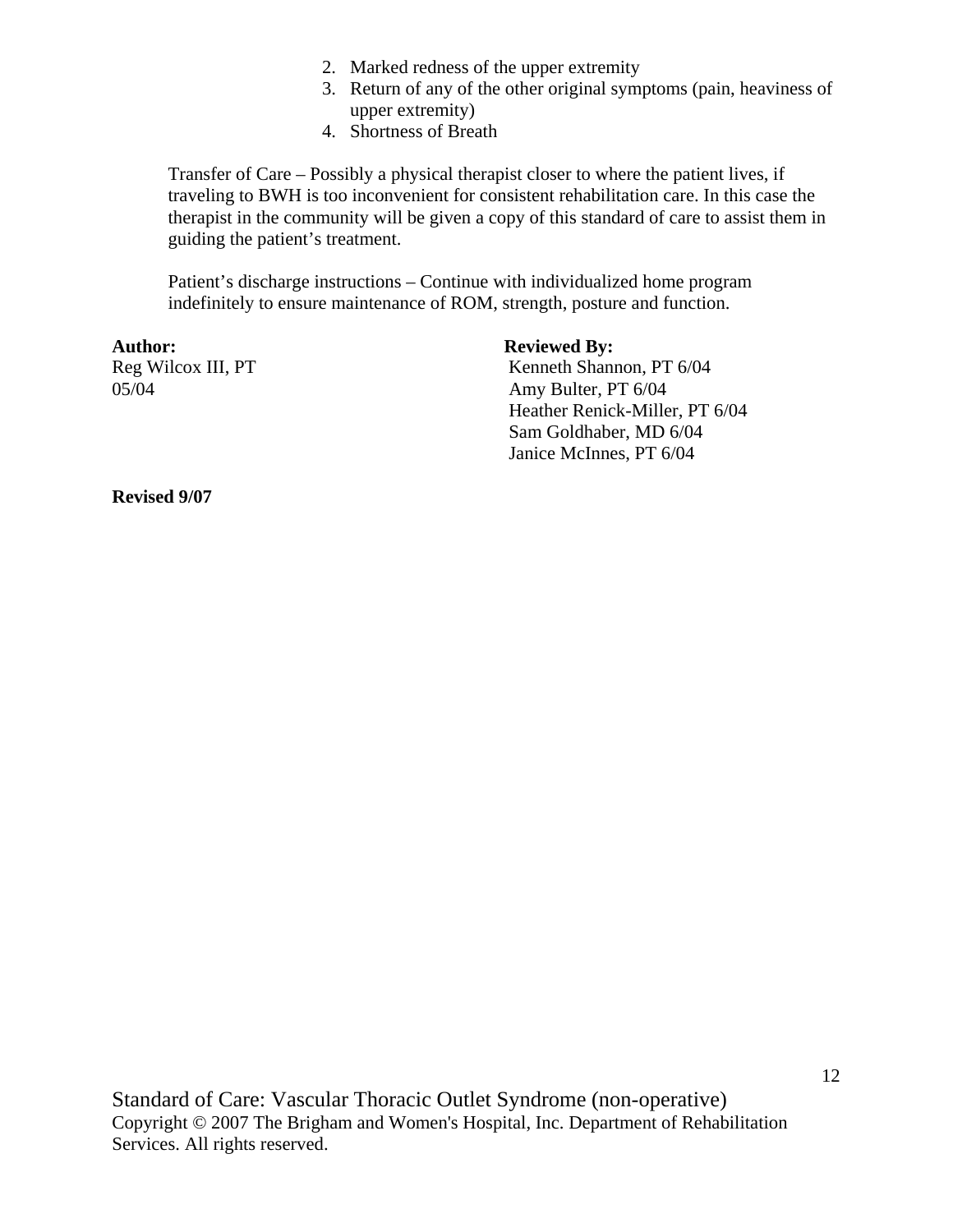#### **References**

1. Adson AW, Coffey JR. Cervical Rib. *Ann Surg* . 1927;85:839.

2. Aligne C, Barral X. Rehabilitation of patients with thoracic outlet syndrome. *Ann Vasc Surg* . 1992;6(4):381-389.

3. Athanassiadi K, Kalavrouziotis G, Karydakis K, Bellenis I. Treatment of thoracic outlet syndrome: long-term results. *World J Surg* . 2001;25(5):553-557.

4. Balci AE, Balci TA, Cakir O, Eren S, Eren MN. Surgical treatment of thoracic outlet syndrome: effect and results of surgery. *Ann Thorac Surg* . 2003;75(4):1091-6; discussion 1096.

5. Beaton D, Richards RR. Assessing the reliability and responsiveness of 5 shoulder questionnaires. *J Shoulder Elbow Surg* . 1998;7(6):565-572.

6. Beaton DE, Richards RR. Measuring function of the shoulder. A cross-sectional comparison of five questionnaires. *J Bone Joint Surg Am* . 1996;78(6):882-890.

7. Bell-Krotoski J, Tomancik E. The repeatability of testing with Semmes-Weinstein monofilaments. *J Hand Surg [Am]* . 1987;12(1):155-161.

8. Bhattacharya V, Hansrani M, Wyatt MG, Lambert D, Jones NA. Outcome following surgery for thoracic outlet syndrome. *Eur J Vasc Endovasc Surg* . 2003;26(2):170-175.

9. Coote H. Exostosis of the left transverse process of the 7th cervial vertegra surrounded by blood vessels and nerves. Successful removal. *Lancet*. 1861;1:360-361.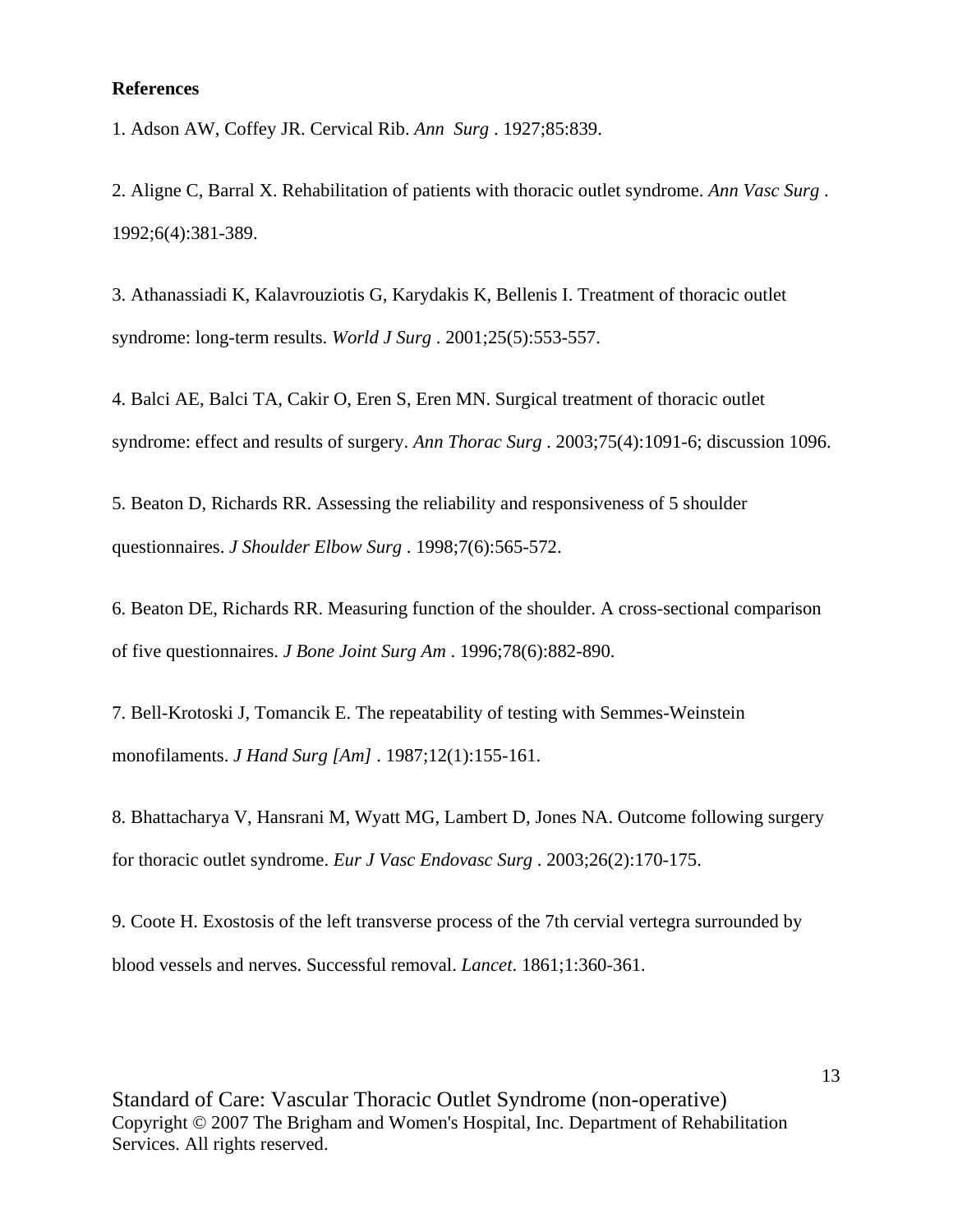10. Cormier JM, Amrane M, Ward A, Laurian C, Gigou F. Arterial complications of the thoracic outlet syndrome: fifty-five operative cases. *J Vasc Surg* . 1989;9(6):778-787.

11. Davies AH, Walton J, Stuart E, Morris PJ. Surgical management of the thoracic outlet compression syndrome. *Br J Surg* . 1991;78(10):1193-1195.

12. Demeter SL, Pritchard JS, Piedad OH, Cordasco EM, Taherj S. Upper extremity thrombosis: etiology and prognosis. *Angiology*. 1982;33(11):743-755.

13. Demondion X, Bacqueville E, Paul C, Duquesnoy B, Hachulla E, Cotten A. Thoracic outlet: assessment with MR imaging in asymptomatic and symptomatic populations. *Radiology*. 2003;227(2):461-468.

14. Gillard J, Perez-Cousin M, Hachulla E, et al. Diagnosing thoracic outlet syndrome: contribution of provocative tests, ultrasonography, electrophysiology, and helical computed tomography in 48 patients. *Joint Bone Spine*. 2001;68(5):416-424.

15. Grassi CJ, Bettmann MA. Effort thrombosis: role of interventional therapy. *Cardiovasc Intervent Radiol* . 1990;13(5):317-322.

16. Hood DB, Kuehne J, Yellin AE, Weaver FA. Vascular complications of thoracic outlet syndrome. *Am Surg* . 1997;63(10):913-917.

17. Horattas MC, Wright DJ, Fenton AH, et al. Changing concepts of deep venous thrombosis of the upper extremity--report of a series and review of the literature. *Surgery*. 1988;104(3):561- 567.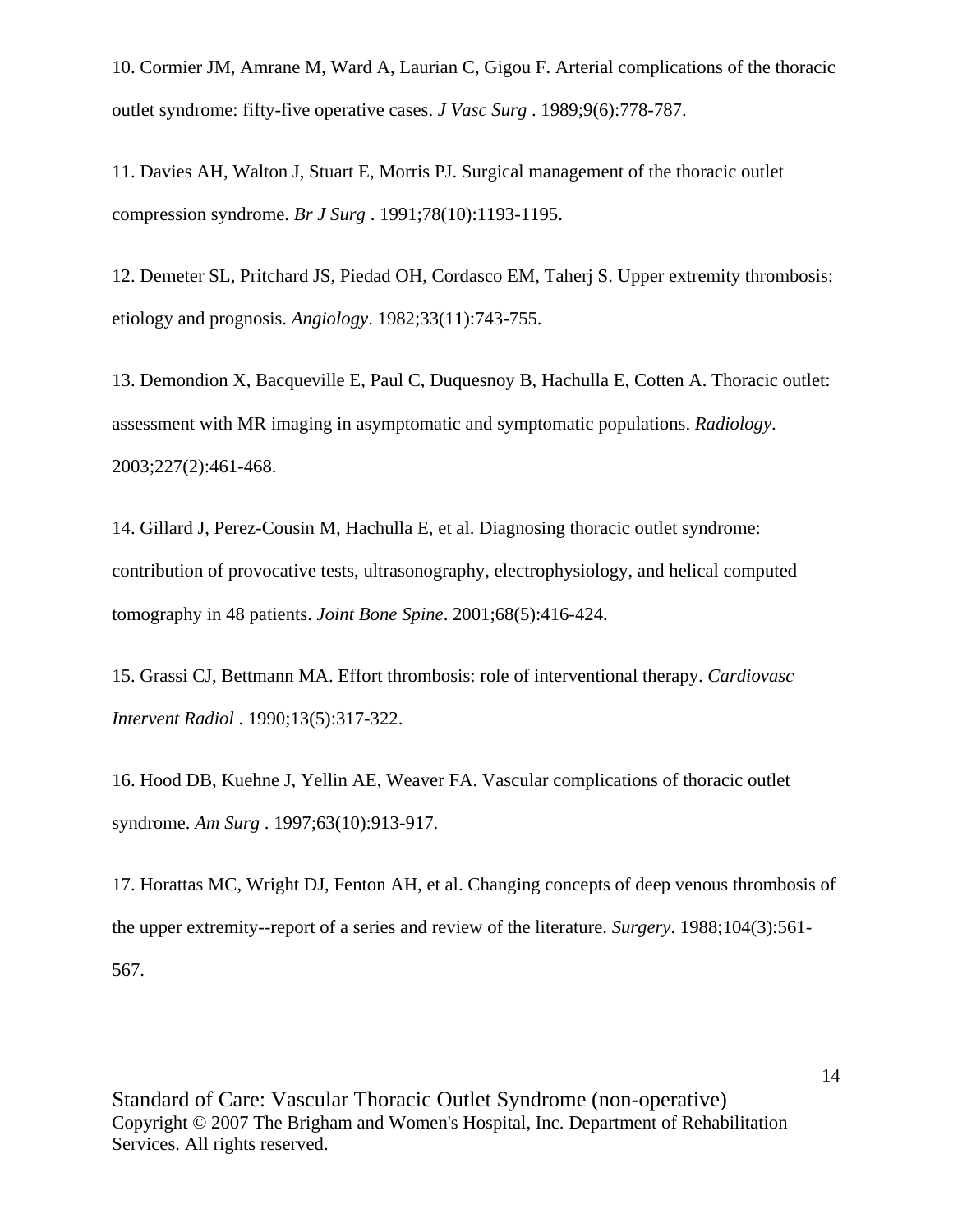18. Landry GJ, Moneta GL, Taylor LM,Jr, Edwards JM, Porter JM. Long-term functional outcome of neurogenic thoracic outlet syndrome in surgically and conservatively treated patients. *J Vasc Surg* . 2001;33(2):312-7; discussion 317-9.

19. Law AA. Adventitious ligaments simulating cervical ribs. *Ann Surg*. 1920;72:497.

20. Lim TH, Saloner D, Anderson CM. Current applications of magnetic resonance vascular imaging. *Cardiol Clin* . 1989;7(3):661-683.

21. Lindblad B, Tengborn L, Bergqvist D. Deep vein thrombosis of the axillary-subclavian veins: epidemiologic data, effects of different types of treatment and late sequelae. *Eur J Vasc Surg* . 1988;2(3):161-165.

22. Lippitt SB, Harryman DT, Matsen FA. A practical tool for evaluating function. The simple shoulder test. In: Matsen FA, Fu FH, Hawkins RJ, editors. The shoulder: a balance of mobility and stability. *American Academy of Orhtopedic Surgeons* . 1993;:501-518.

23. Lundborg G, Gelberman RH, Minteer-Convery M, Lee YF, Hargens AR. Median nerve compression in the carpal tunnel--functional response to experimentally induced controlled pressure. *J Hand Surg [Am]* . 1982;7(3):252-259.

24. Magee DJ. The Shoulder. In: Biblis MM, ed. *Orthopedic Physical Assessment.* 4th

ed. Philadelphia: W.B. Sounders Company; 2002.

25. Makhoul RG, Machleder HI. Developmental anomalies at the thoracic outlet: an analysis of 200 consecutive cases. *J Vasc Surg* . 1992;16(4):534-42; discussion 542-5.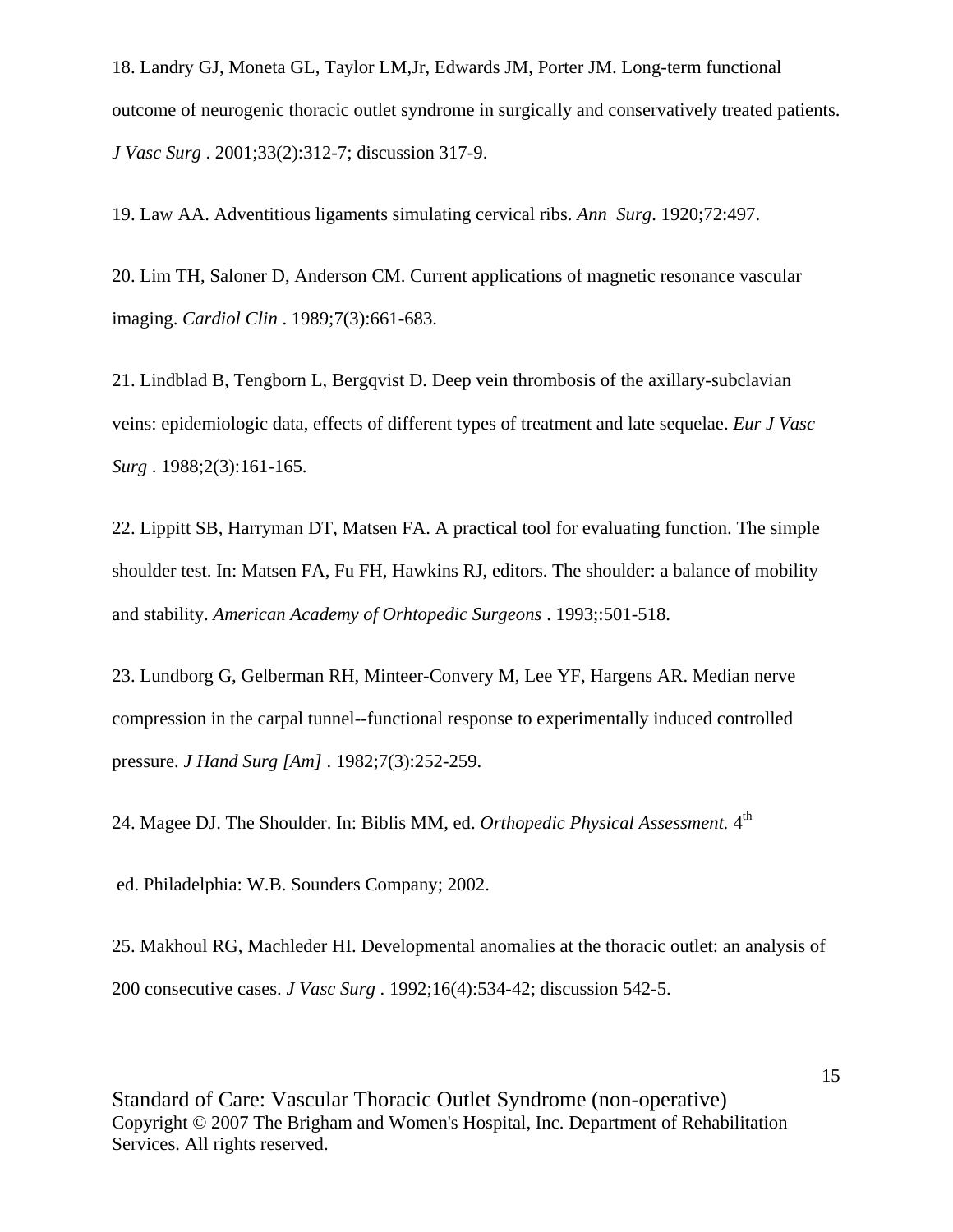26. Matsen FA,3rd, Antoniou J, Rozencwaig R, Campbell B, Smith KL. Correlates with comfort and function after total shoulder arthroplasty for degenerative joint disease. *J Shoulder Elbow Surg* . 2000;9(6):465-469.

27. Matsen FA,3rd, Ziegler DW, DeBartolo SE. Patient self-assessment of health status and function in glenohumeral degenerative joint disease. *J Shoulder Elbow Surg* . 1995;4(5):345-351.

28. Mattos MA, Londrey GL, Leutz DW, et al. Color-flow duplex scanning for the surveillance and diagnosis of acute deep venous thrombosis. *Journal of Vascular Surgery*. 1992;15(2):366- 375.

29. Molina JE. Surgery for effort thrombosis of the subclavian vein. *J Thorac Cardiovasc Surg* . 1992;103(2):341-346.

30. Moody AR. Magnetic resonance direct thrombus imaging. *J Thromb Haemost* . 2003;1(7):1403-1409.

31. Murphy JB. The clinical significance of cervical rib. *Aust Med J* . 1906;3:514-520.

32. Naafs B, Dagne T. Sensory testing: a sensitive method in the follow-up of nerve involvement. *Int J Lepr Other Mycobact Dis* . 1977;45(4):364-368.

33. Nichols AW. The thoracic outlet syndrome in athletes. *J Am Board Fam Pract* . 1996;9(5):346-355.

34. Oschner A, Gage M, DeBarkey ME. Scalenus anticus syndrome. *Am J Surg* . 1935;28:669.

35. Painter TD, Karpf M. Deep venous thrombosis of the upper extremity five years experience at a university hospital. *Angiology*. 1984;35(11):743-749.

Standard of Care: Vascular Thoracic Outlet Syndrome (non-operative) Copyright © 2007 The Brigham and Women's Hospital, Inc. Department of Rehabilitation Services. All rights reserved.

16